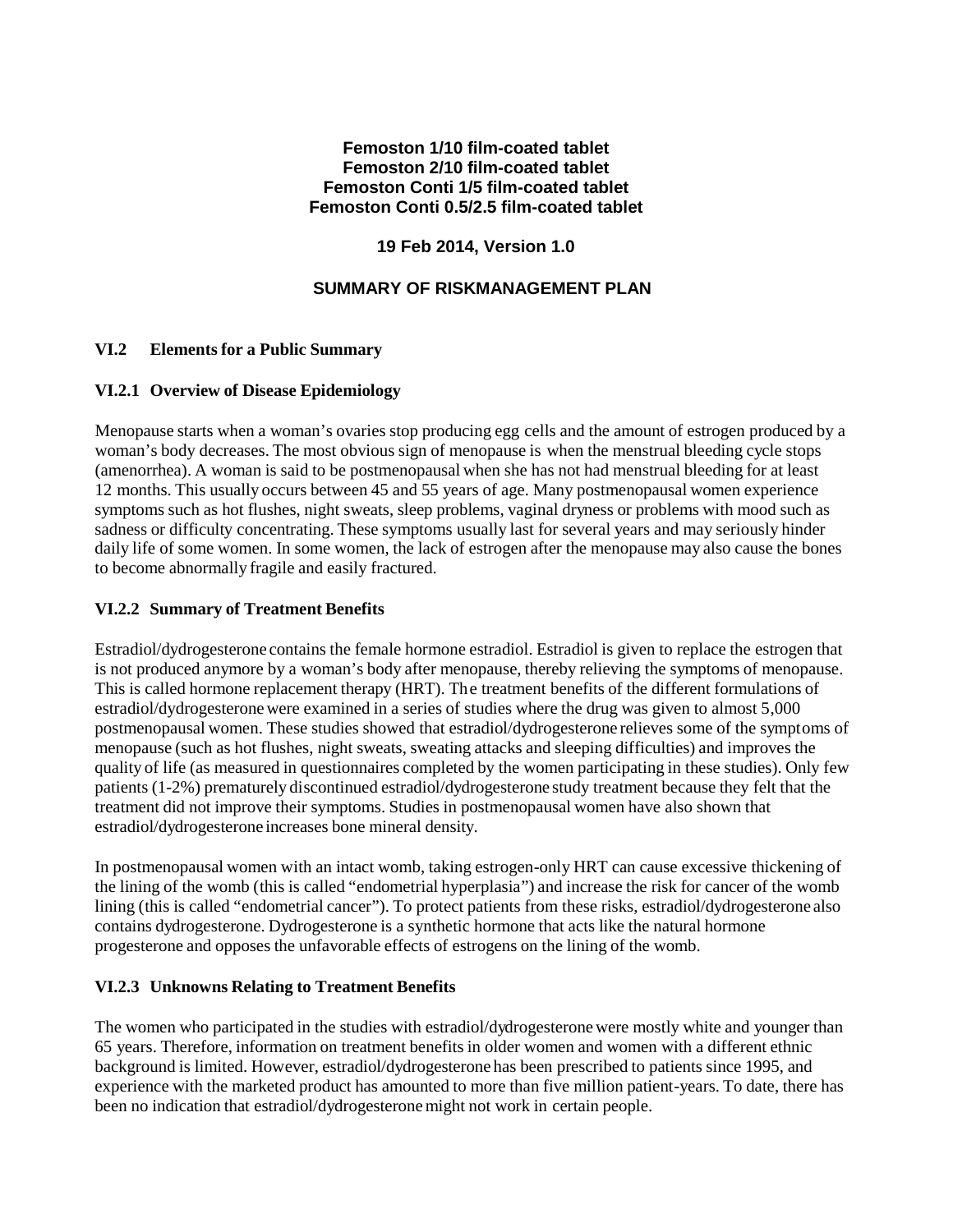# **VI.2.4 Summary of Safety Concerns**

| <b>Table 30. Important Identified Risks</b>                                                        |                                                                                                                                                                                                                                                                                                                                                                                                                                   |                                                                                                                                                                                                                                                                                             |  |
|----------------------------------------------------------------------------------------------------|-----------------------------------------------------------------------------------------------------------------------------------------------------------------------------------------------------------------------------------------------------------------------------------------------------------------------------------------------------------------------------------------------------------------------------------|---------------------------------------------------------------------------------------------------------------------------------------------------------------------------------------------------------------------------------------------------------------------------------------------|--|
| <b>Risk</b>                                                                                        | What Is Known                                                                                                                                                                                                                                                                                                                                                                                                                     | Preventability                                                                                                                                                                                                                                                                              |  |
| <b>Blood</b> clots<br>in an artery of<br>the heart; heart<br>attack<br>(Coronary heart<br>disease) | Studies with other HRT products have<br>shown that heart attacks occur more often in<br>women over the age of 70 using HRT<br>compared to women of the same age not<br>using HRT. There is probably no increased<br>risk of heart attacks related to HRT in<br>women who started HRT within 10 years of<br>becoming menopausal or are younger than<br>60 years old.                                                               | No method for predicting or preventing a<br>heart attack in an individual women taking<br>HRT is known. Women who have or<br>recently have had a disease caused by<br>blood clots in the arteries, such as a heart<br>attack, stroke or angina should not take<br>estradiol/dydrogesterone. |  |
| <b>Stroke</b>                                                                                      | Studies with other HRT products have<br>shown that risk of having a stroke is about<br>1.3 times higher in HRT users than in non-<br>users. It has been estimated that during five<br>years of HRT, there are approximately one<br>and three additional strokes per 1,000 HRT<br>users aged 50-59, and 60-69, respectively.                                                                                                       | No method for predicting or preventing a<br>stroke in an individual women taking HRT<br>is known. Women who have or recently<br>have had a disease caused by blood clots in<br>the arteries, such as a heart attack, stroke or<br>angina should not take<br>estradiol/dydrogesterone.       |  |
| <b>Blood</b> clots<br>in a vein<br>(venous<br>thrombo-<br>embolism)                                | Studies with other HRT products have<br>shown that risk of developing a blood clot in<br>a vein (deep vein thrombosis) or in the lungs<br>(pulmonary embolism) is approximately<br>doubled in HRT users as compared to non-<br>users. It has been estimated that during five<br>years of HRT, there are approximately five<br>and 10 additional venous blood clots per<br>1,000 HRT users aged 50-59, and 60-69,<br>respectively. | No method for predicting or preventing a<br>venous blood clot in an individual women<br>taking HRT is known. Women who have or<br>recently have had a venous blood clot or<br>are aware of a family history of a blood<br>clotting disorder should not take<br>estradiol/dydrogesterone.    |  |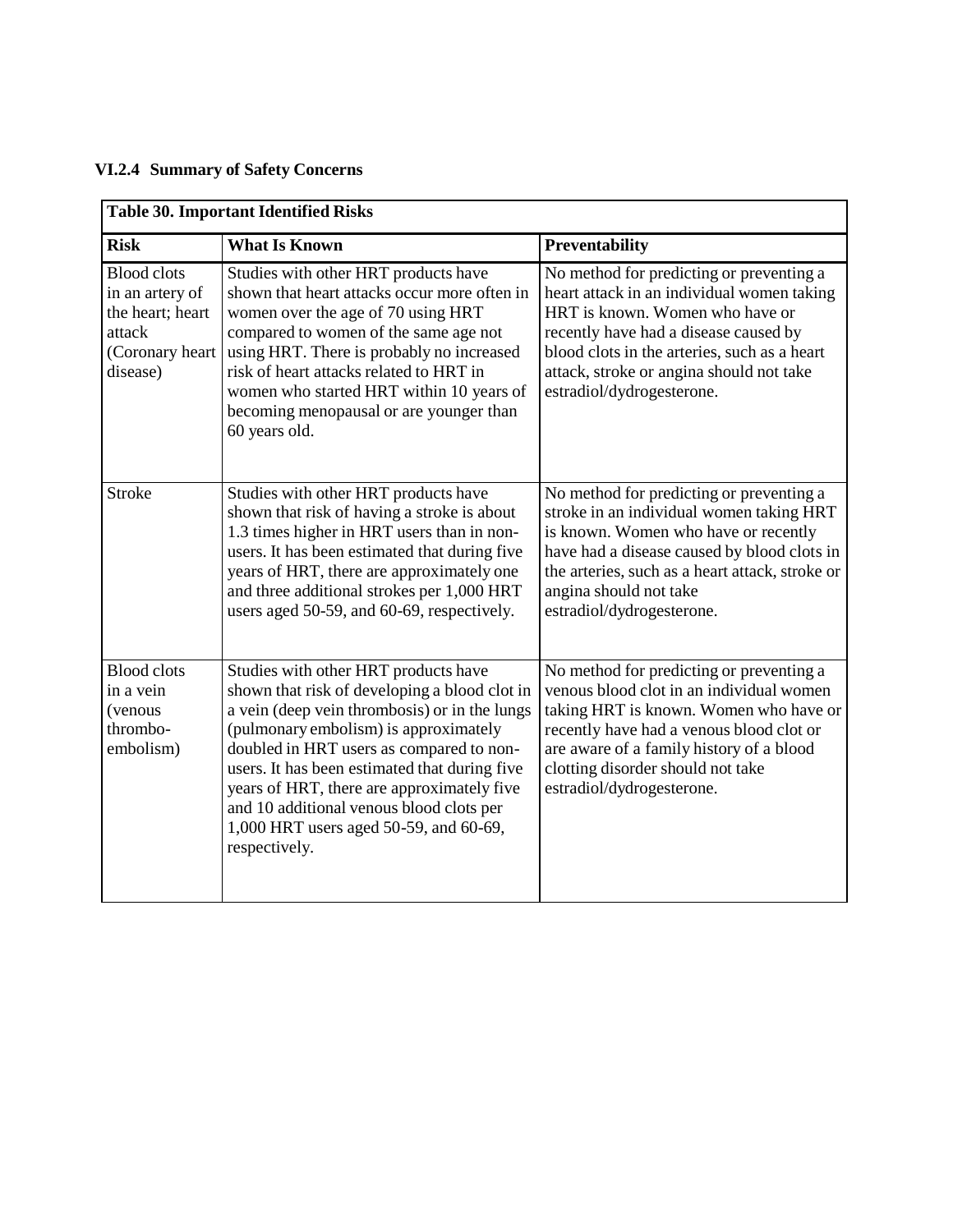| <b>Table 30. Important Identified Risks</b>                       |                                                                                                                                                                                                                                                                                                                                                                                                                          |                                                                                                                                                                                                                                                                                                                                                                                                                                                                                                                                                                          |  |
|-------------------------------------------------------------------|--------------------------------------------------------------------------------------------------------------------------------------------------------------------------------------------------------------------------------------------------------------------------------------------------------------------------------------------------------------------------------------------------------------------------|--------------------------------------------------------------------------------------------------------------------------------------------------------------------------------------------------------------------------------------------------------------------------------------------------------------------------------------------------------------------------------------------------------------------------------------------------------------------------------------------------------------------------------------------------------------------------|--|
| <b>Risk</b>                                                       | <b>What Is Known</b>                                                                                                                                                                                                                                                                                                                                                                                                     | <b>Preventability</b>                                                                                                                                                                                                                                                                                                                                                                                                                                                                                                                                                    |  |
| <b>Breast cancer</b>                                              | Among women aged 50-79 who are not<br>taking HRT, on average, nine to 17 in 1,000<br>will be diagnosed with breast cancer over a<br>5-year period. Studies with other HRT<br>products have shown that for women aged<br>50-79 who are taking HRT over five years,<br>there will be an extra four to six cases in<br>1,000 users. Breast cancer risk returns to<br>normal within a few years after stopping<br>treatment. | No method for predicting or preventing the<br>occurrence of breast cancer in an<br>individual women taking HRT is known.<br>Women with known or suspected breast<br>cancer should not take<br>estradiol/dydrogesterone. Women using<br>HRT should regularly check their breast for<br>any changes.                                                                                                                                                                                                                                                                       |  |
| Cancer of the<br>ovaries<br>(ovarian<br>cancer)                   | Studies with other HRT products have<br>shown a small increase in the risk of<br>developing ovarian cancer in HRT users as<br>compared to non-users. Because ovarian<br>cancer is a rare disease, it is estimated that<br>during five years of HRT, there is less than<br>one additional case of ovarian cancer per<br>1,000 HRT users.                                                                                  | No method for predicting or preventing the<br>occurrence of ovarian cancer in an<br>individual women taking HRT is known.                                                                                                                                                                                                                                                                                                                                                                                                                                                |  |
| Cancer of the<br>lining of the<br>womb<br>(endometrial<br>cancer) | Studies with estrogen-only HRT products in<br>women with an intact womb have shown<br>that taking estrogen- only HRT will increase<br>the risk of excessive thickening of the lining<br>of the womb (endometrial hyperplasia) and<br>cancer of the womb lining (endometrial<br>cancer). The dydrogesterone in<br>estradiol/dydrogesterone probably<br>completely eliminates this extra risk.                             | No method for predicting or preventing the<br>occurrence of endometrial cancer in an<br>individual women taking HRT is known.<br>Women with known or suspected<br>endometrial cancer, unexplained vaginal<br>bleeding, or excessive thickening of the<br>womb lining (endometrial hyperplasia) that<br>is not being treated, should not take<br>estradiol/dydrogesterone. Women using<br>HRT should see their doctor if their<br>bleeding pattern differs from what is<br>normal during treatment with<br>estradiol/dydrogesterone (see Package<br>Leaflet for details). |  |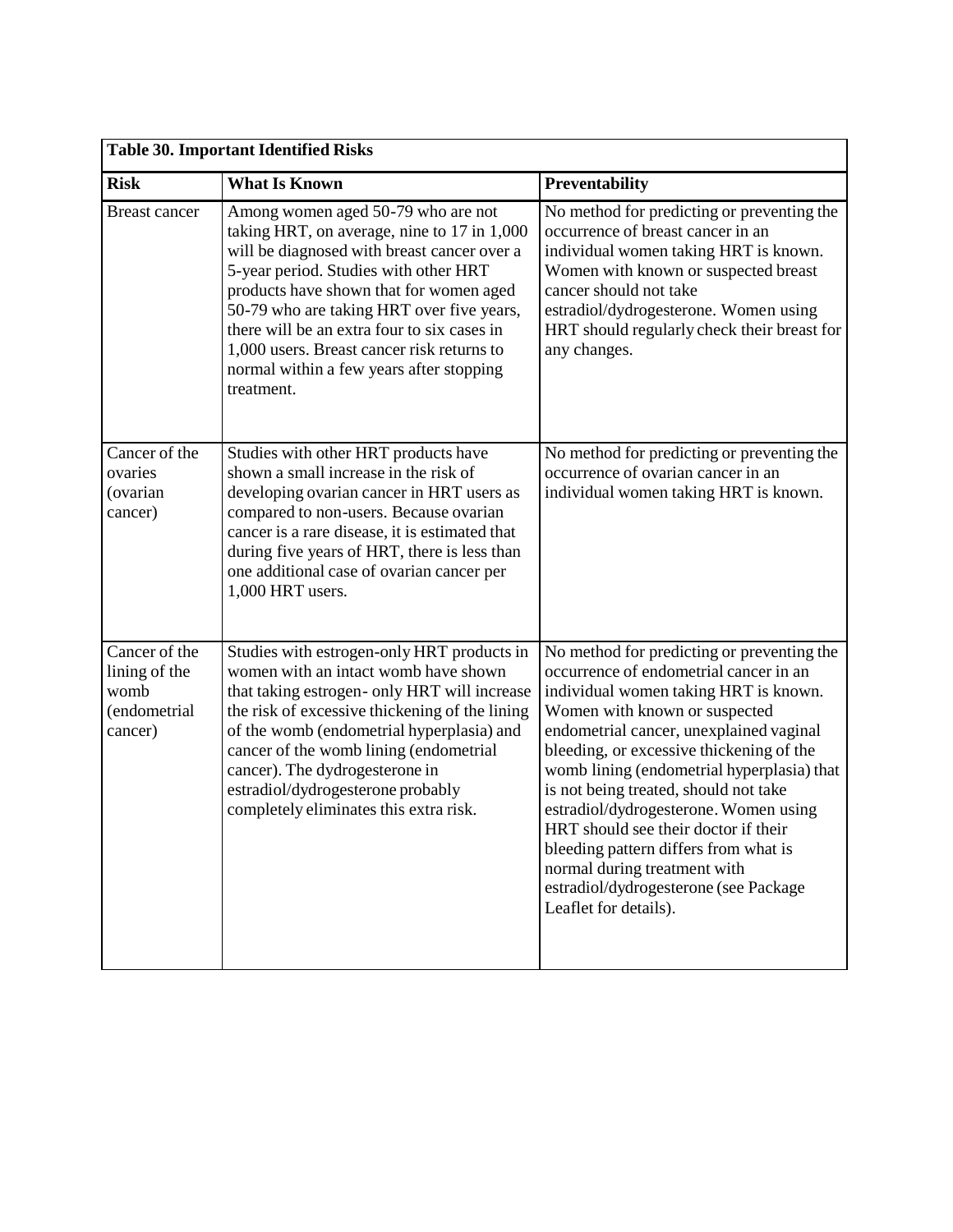| <b>Table 30. Important Identified Risks</b> |                                                                                                                                                                                                                                                                                                                                                                                                                                     |                                                                                                                                                                                                                                                                                                                     |  |  |
|---------------------------------------------|-------------------------------------------------------------------------------------------------------------------------------------------------------------------------------------------------------------------------------------------------------------------------------------------------------------------------------------------------------------------------------------------------------------------------------------|---------------------------------------------------------------------------------------------------------------------------------------------------------------------------------------------------------------------------------------------------------------------------------------------------------------------|--|--|
| <b>Risk</b>                                 | <b>What Is Known</b>                                                                                                                                                                                                                                                                                                                                                                                                                | Preventability                                                                                                                                                                                                                                                                                                      |  |  |
| Liver<br>disorders                          | Based on isolated case reports and<br>experience with other hormone therapies<br>(such as oral contraception), it cannot be<br>excluded that HRT causes certain liver<br>disorders, such as benign liver tumors, to<br>occur or worsen.                                                                                                                                                                                             | No method for predicting or preventing the<br>occurrence of a liver disorder in an<br>individual women taking HRT is known.<br>Women should not take<br>estradiol/dydrogesterone if they have a<br>liver disease or have ever had a liver<br>disease, unless their liver<br>function tests have returned to normal. |  |  |
| Gallbladder<br>disorders                    | Studies with other HRT products have<br>shown an increased risk of developing<br>gallbladder disease such as gallstones, or<br>requiring surgical removal of the gallbladder<br>due to gallstones in HRT users as compared<br>to non-users. It has been estimated that there<br>are approximately 20 additional cases of<br>gallstones, gallbladder inflammation, or<br>gallbladder removal per 10,000 person-<br>years of HRT use. | No method for predicting or preventing the<br>occurrence of a gallbladder disorder in an<br>individual women taking HRT is known.                                                                                                                                                                                   |  |  |

| Table 31. Important Potential Risks |                                                                           |  |
|-------------------------------------|---------------------------------------------------------------------------|--|
| <b>Risk</b>                         | What is Known (Including Reason Why It Is Considered a<br>Potential risk) |  |
| None                                | N/A                                                                       |  |

| <b>Table 32. Missing Information</b> |               |  |
|--------------------------------------|---------------|--|
| <b>Risk</b>                          | What Is Known |  |
| None                                 | N/A           |  |

### **VI.2.5 Summary of Risk Minimization Measures by Safety Concern**

All medicines have a Summary of Product Characteristics which provides physicians, pharmacists and other health care professionals with details on how to use the medicine, the risks and recommendations for minimizing them. An abbreviated version of this in lay language is provided for patients in the form of the Package Leaflet. The measures described in these documents are known as routine risk minimization measures. The Summary of Product Characteristics and the Package Leaflet for estradiol/dydrogesterone can be found in the European Public Assessment Report on estradiol/dydrogesterone. This medicine has no additional risk minimization measures.